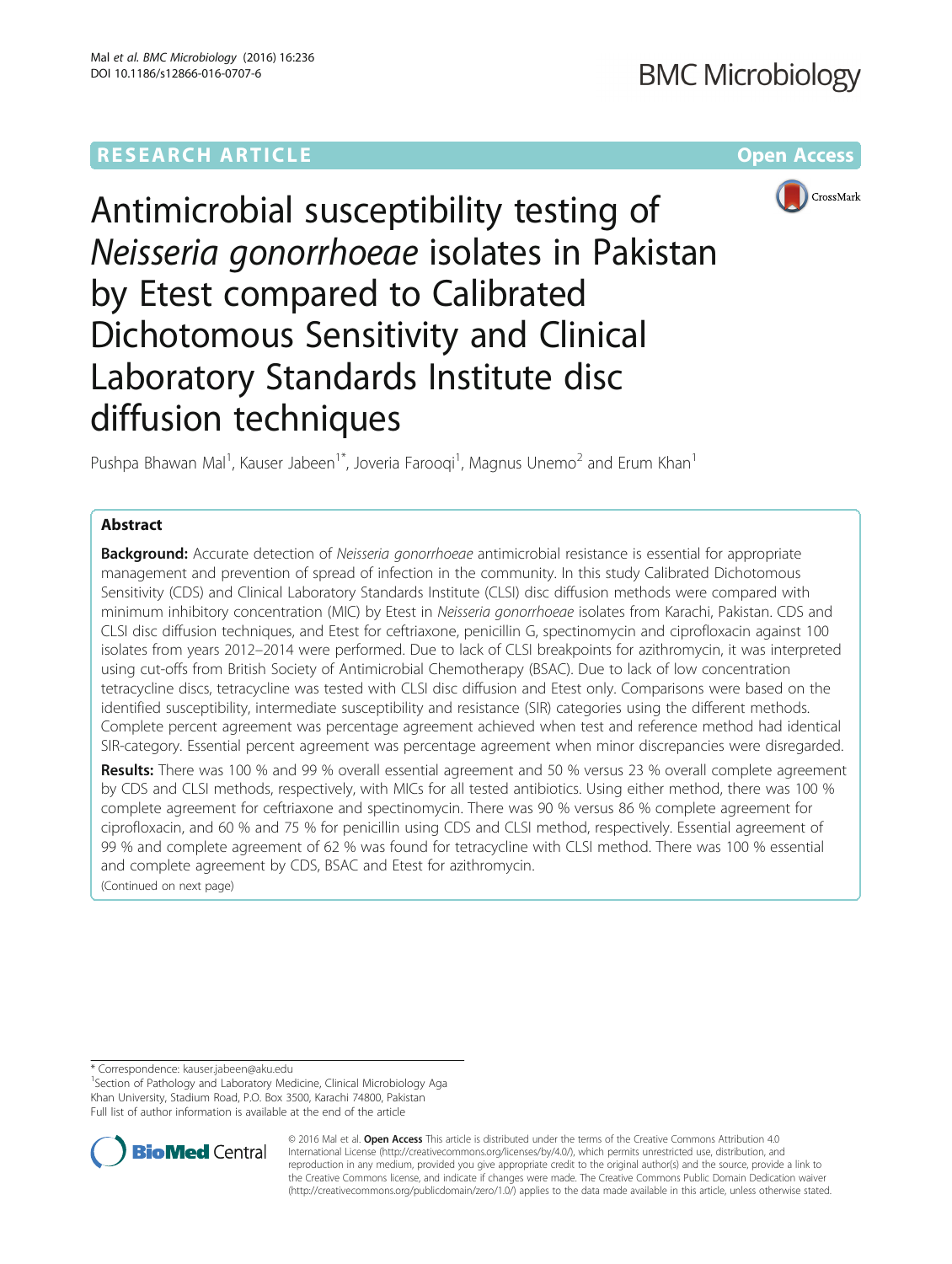#### (Continued from previous page)

Conclusion: No major errors with regard to identified SIR-categories were found for penicillin, ciprofloxacin, ceftriaxone and spectinomycin using CLSI and CDS methods. All isolates were susceptible to ceftriaxone and spectinomycin, and 99 % to azithromycin. In low-resource settings, both the CLSI and CDS disc diffusion techniques might be used for susceptibility testing of gonococcal isolates. However, these methods require considerable standardization and quality controls for adequate levels of reproducibility and correct interpretation to reflect appropriately the MIC values of the different antimicrobials. New, emerging, or rare resistance should be confirmed by MIC determination.

Keywords: Antimicrobial surveillance, Neisseria gonorrhoeae, CDS, CLSI, Disc diffusion, Etest

#### Background

Treatment of gonorrhea is compromised due to global emergence and dissemination of Neisseria gonorrhoeae strains that are resistant to most antimicrobial agents available for treatment [\[1](#page-6-0)]. Accurate detection of antimicrobial resistance is essential for appropriate management of gonorrhea and prevention of spread of infection as well as complications in individual patients [[2\]](#page-6-0).

There are several methods available for antimicrobial susceptibility testing in N. gonorrhoeae. These include disc diffusion methods and/or breakpoints recommended by the Clinical and Laboratory Standards Institute (CLSI) [[3](#page-6-0)], British Society for Antimicrobial Chemotherapy (BSAC) [[4\]](#page-6-0) and European Committee on Antimicrobial Susceptibility Testing (EUCAST) [\[5](#page-6-0)], and agar dilution and the Etest techniques that determine the minimum inhibitory concentration (MIC) of antimicrobials [\[3](#page-6-0)]. Many laboratories in less-resourced settings use high-content disc diffusion method recommended by the CLSI due to its ease and low cost. However, disc diffusion method might not accurately detect all gonococcal strains with decreased susceptibility or low-level resistance to extendedspectrum cephalosporins (ESCs) [[6\]](#page-6-0). Calibrated Dichotomous Sensitivity method (CDS) using low content disc diffusion methodology has, in situations when MIC determination cannot be performed, been advocated by the World Health Organization (WHO) programs for N. gonorrhoeae antimicrobial resistance surveillance [[7\]](#page-6-0). Use of a 30 μg ceftriaxone disc as recommended by the CLSI has been reported to be ineffective to detect decreased susceptibility and low-level resistance to ESCs in N. gonor*rhoeae* strains [[6\]](#page-6-0). Therefore use of a ceftriaxone 0.5  $\mu$ g disc has been advocated by the CDS-based WHO based programs for N. gonorrhoeae antimicrobial resistance surveillance. The lower potency ceftriaxone disc can more effectively detect increases at the lower MIC values [\[7\]](#page-6-0). In the CDS technique, it was also recently recommended to additionally use a 10 μg cefpodoxime disc for detection of decreased susceptibility and resistance to ESCs. The 10 μg cefpodoxime disc was shown to be an effective screening method for detection of gonococcal strains containing a penA mosaic allele encoding a mosaic penicillin-binding

protein 2 (PBP2), which can result in decreased suscepti-bility or resistance to ESCs [\[8\]](#page-6-0). N. gonorrhoeae strains with decreased susceptibility or resistance to ESCs have not yet been reported from Pakistan [\[9](#page-6-0)]. However, mainly the CLSI recommended disc diffusion method has been used and, accordingly, it is essential to appropriately evaluate this method on the N. gonorrhoeae strains circulating in Pakistan.

The objective of the present study was to evaluate the performance of CDS and CLSI disc diffusion techniques in assessing susceptibilities of N. gonorrhoeae to ceftriaxone, penicillin G, spectinomycin, and ciprofloxacin. MIC determination using the Etest was applied as a reference method. Due to the non-availability of low potency tetracycline discs, tetracycline was compared using CLSI and reference method only. Furthermore, azithromycin was tested using BSAC and CDS methods only as no azithromycin interpretative breakpoints are stated by the CLSI. Only two studies have previously performed a head to head comparison of the two main disc diffusion methods (CDS and CLSI) with the Etest [[10](#page-6-0), [11\]](#page-6-0).

#### Methods

This prospective descriptive cross-sectional study was conducted at the Department of Pathology and Laboratory Medicine, Aga Khan University Hospital (AKUH), Karachi, Pakistan. The laboratory is a sentinel site for surveillance of gonococcal resistance and regularly participates in international gonococcal external quality assessment program. One hundred consecutive N. gonorrhoeae isolates cultured from urethral swabs ( $n =$ 85), high vaginal and cervical swabs  $(n = 14)$  and conjunctiva swab  $(n = 1)$  from January 2012 to February 2014 were included in the study. The study was approved by the Ethical Review Committee of university (Exemption #2365-Pat-12). N. gonorrhoeae isolates were identified by conventional tests using standard protocol including colony morphology, Gram staining, oxidase test, sugar utilization and Remel RapidNH® Panel (BioMérieux, France).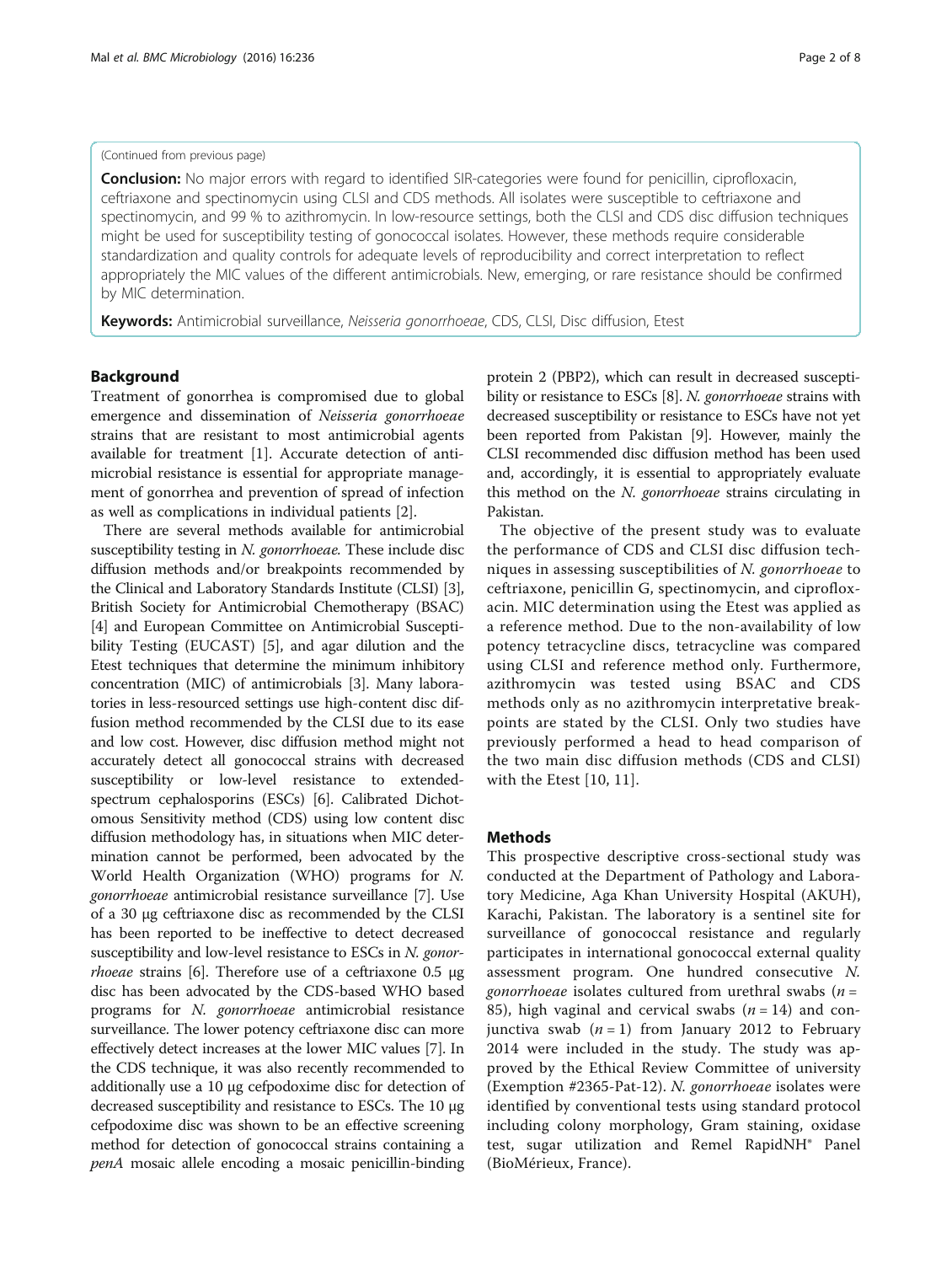## Antimicrobial susceptibility testing

Antimicrobial susceptibility testing was performed and interpreted according to the CDS [\[7\]](#page-6-0), CLSI [\[3](#page-6-0)], and only for azithromycin BSAC [[4](#page-6-0)] criteria using disc diffusion methods, in strict accordance to the instructions from the manufacturer. Susceptibility with the CLSI method was performed as routine clinical laboratory work. Isolates were subsequently stored at −80 °C in glycerol buffered phosphate. The isolates were later revived and the CDS and Etest methods were performed simultaneously in four batches. MIC determination was performed using Etest strips as specified by the manufacturer (AB Biodisk, Stockholm, Sweden) against ceftriaxone, penicillin G, spectinomycin, ciprofloxacin, azithromycin and tetracycline. Finally, N. gonorrhoeae isolates were also tested for β-lactamase production by the chromogenic cephalosporin method using nitrocefin freeze-dried powder (Oxoid, Hampshire, UK).

#### Inoculum preparation

A homogenous suspension of 0.5 McFarland turbidity was made from fresh culture (24 h) on GC agar base (GC agar base medium, Becton Dickinson, UK) with 1 % BBL IsoVitalex Enrichment (Becton Dickinson, France). For all four methods (CLSI, CDS, BSAC and Etest), inoculum was prepared by emulsifying single large or 2–3 small colonies in 2.5 mL sterile saline (0.85 %). This suspension was used within 15 min. All plates for antimicrobial susceptibility testing were incubated at  $35-37$  °C in 5 % CO<sub>2</sub>-enriched humid atmosphere for 20-h [[3](#page-6-0), [7\]](#page-6-0).

## CDS disc diffusion method

Due to non-availability of chocolate Columbia agar, antibiotic susceptibility testing was performed on GC agar base (GC agar base medium, Becton Dickinson, UK) with 1 % BBL IsoVitalex Enrichment (Becton Dickinson, France) with the following low concentration antibiotic discs (Oxoid): ceftriaxone (0.5 μg), cefpodoxime (10 μg), penicillin G (0.5 IU), spectinomycin (100 μg), ciprofloxacin (1 μg), azithromycin (15 μg) and nalidixic acid (30 μg). The use of this alternate agar medium for susceptibility testing did not affect the results of the quality control strains and, accordingly, the results were considered valid. The results were interpreted by measuring the annular radius of the inhibition zones and categorized as susceptible (S), intermediate susceptible (I) and resistant (R) [\[7](#page-6-0)]. Cefpodoxime disc (10 μg) was used as screening method for detection of decreased susceptibility or resistance to ESC [[8\]](#page-6-0). Nalidixic acid was used as a marker for detection of isolates with decreased susceptibility to ciprofloxacin. Due to non-availability of low potency tetracycline discs, CDS disc diffusion technique was not performed for tetracycline.

### CLSI disc diffusion method

Antibiotic susceptibility testing was performed on GC agar base (GC agar base medium, Becton Dickinson, UK) with 1 % BBL IsoVitalex Enrichment (Becton Dickinson, France) with the following high concentration discs (Oxoid): ceftriaxone (30 μg), penicillin (10 IU), spectinomycin (100 μg), ciprofloxacin (5 μg), nalidixic acid (30 μg) and tetracycline (30 μg). The results were interpreted by measuring the inhibition zone diameters and categorized as susceptible, intermediate susceptible and resistant [\[3\]](#page-6-0).

#### BSAC disc diffusion method

Antibiotic susceptibility testing for azithromycin (15 μg) was performed on GC agar base (GC agar base medium, Becton Dickinson, UK) with 1 % BBL IsoVitalex Enrichment (Becton Dickinson, France). The results were interpreted by measuring inhibition zone diameters and categorized as susceptible, intermediate susceptible or resistant [\[4\]](#page-6-0).

### Etest method

The Etest method was used as reference method. MICs of ceftriaxone, penicillin G, spectinomycin, ciprofloxacin, azithromycin and tetracycline were determined by the Etest method (AB Biodisk), according to manufacturer's instructions, on GC agar base (GC agar base medium, Becton Dickinson, UK) with 1 % BBL IsoVitalex Enrichment (Becton Dickinson, France). The results were interpreted in SIR categories according to the CLSI criteria [\[3\]](#page-6-0).

#### Quality control strains

N. gonorrhoeae reference strain ATCC 49226 and the 2008 WHO reference strains F, G, K, L, M, N, O, and P [[12\]](#page-6-0) were used as quality controls for the disc diffusion methods. MICs using the Etest for these strains were tested against ceftriaxone only (Table [1](#page-3-0)).

### Statistical analysis

Data were analyzed using Stata 12 and Microsoft Excel 2010. The SIR-categories using the CDS and CLSI disk diffusion methods were compared with the SIR-categories obtained by the reference method, i.e., the Etest. Rates of discrepancies for each antibiotic were determined into three categories minor [test result showed R or S and reference results showed I or test results showed I and reference results showed R or S], major (S interpreted as R) and very major (R interpreted as S) [[13](#page-7-0)].

Complete and essential percent agreement between the reference and test method was calculated. The complete percent agreement value was the proportion of isolates with identical SIR-category by both test and reference methods. The essential percent agreement value was proportion of isolates with similar results by both reference and test method when minor errors (as defined above)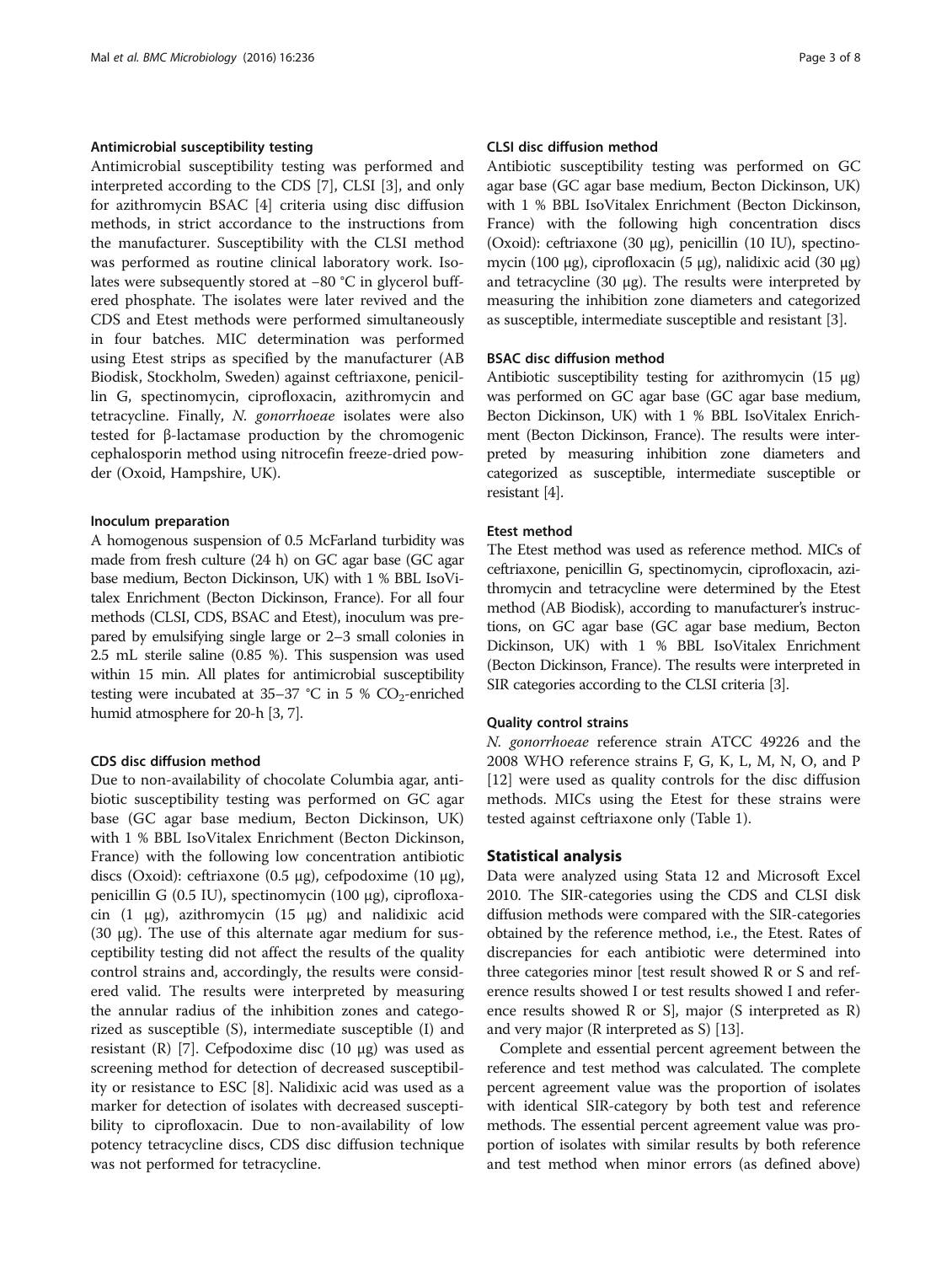<span id="page-3-0"></span>Table 1 Mean annular radius and expected ranges of WHO Neisseria gonorrhoeae reference strains (F, G, K, L, M, N, O and P)

|                 | Methods Antibiotics tested |                                | F                         | G                                     | K.                                     | L            | M                                              | $\mathbb N$              | $\circ$                                | P                      |
|-----------------|----------------------------|--------------------------------|---------------------------|---------------------------------------|----------------------------------------|--------------|------------------------------------------------|--------------------------|----------------------------------------|------------------------|
| CDS             | Penicillin G               | Mean annular<br>radius (range) | $13.2(12-15)$ 5.5 $(3-7)$ |                                       | $00\,$                                 | 00           | 00                                             | $00\,$                   | $00\,$                                 | $6(5-7)$               |
|                 |                            | Expected<br>result             | >9(S)                     | $3 - 9$ (l)                           | $<$ 3 $(R)$                            | $<$ 3 $(R)$  | $<$ 3 $(R)$                                    | $<$ 3 $(R)$              | $<$ 3 $(R)$                            | $3 - 9$ (I)            |
|                 |                            | β-lactamase<br>production      | <b>No</b>                 | <b>No</b>                             | <b>No</b>                              | <b>No</b>    | Yes                                            | Yes                      | Yes                                    | <b>No</b>              |
|                 |                            | Expected<br>result             | No                        | No                                    | No                                     | No           | Yes                                            | Yes                      | Yes                                    | <b>No</b>              |
|                 | Ciprofloxacin              | Mean annular<br>radius (range) | $15(14-17)$               | $7.7(7-9)$                            | $00\,$                                 | $00\,$       | $3.2(02-4)$                                    | $00\,$                   | 13.5 (12-15) 14.2 (13-16)              |                        |
|                 |                            | Expected<br>result             | $\geq$ 11 (S)             | $6 - 10$ (l)                          | $<$ 6 $(R)$                            | $< 6$ (R)    | $< 6$ (R)                                      | $<$ 6 $(R)$              | $\geq$ 11 (S)                          | $\geq$ 11 (S)          |
|                 | Spectinomycin Mean annular | radius (range)                 | $11(10-11)$               | $10.2(9-11)$                          | $16(15-18)$                            | $9.5(8-11)$  | $11(9-13)$                                     | 13.5 (10-17) 00          |                                        | $13(11-15)$            |
|                 |                            | Expected<br>result             | $\geq 6$ (S)              | $\geq 6$ (S)                          | $\geq 6$ (S)                           | $\geq 6$ (S) | $\geq 6$ (S)                                   | $\geq 6$ (S)             | $< 6$ (R)                              | $\geq 6$ (S)           |
|                 | Azithromycin               | Mean annular<br>radius (range) | $12.5(10-15)$ 14 (12-16)  |                                       | $13.5(12 -$<br>15)                     | $11(9-13)$   | $12(9-15)$                                     | $11.5(10-13)$ 13 (12-15) |                                        | $1.5(0-4)$             |
|                 |                            | Expected<br>result             | $\geq$ 8 (S)              | $\geq$ 8 (S)                          | $\geq$ 8 (S)                           | $\geq$ 8 (S) | $\geq$ 8 (S)                                   | $\geq$ 8 (S)             | $\geq$ 8 (S)                           | $<8$ (R)               |
|                 | Ceftriaxone                | Mean annular<br>radius (range) |                           | $14.2(12-16)$ $14.7(14-16)$ 6.7 (6-8) |                                        | $5.5(5-7)$   | $13(12-15)$                                    |                          | 13.2 (12-15) 13.2 (13-15) 13.7 (13-15) |                        |
|                 |                            | Expected<br>result             | $\geq$ 10 (S)             | $\geq$ 10 (S)                         | $5-9$ (DS)                             | $5-9$ (DS)   | $\geq$ 10 (S)                                  | $\geq$ 10 $(S)$          | $\geq$ 10 (S)                          | $\geq$ 10 (S)          |
| MIC by<br>Etest | Ceftriaxone <sup>a</sup>   | Etest MIC<br>ranges            | < 0.002                   | $0.004 - 0.008$                       |                                        |              | 0.064-0.125 0.125-0.25 0.008-0.016 0.002-0.004 |                          | $0.016 - 0.032$                        | $0.004 - 0.008$        |
|                 |                            | Expected<br>result             | < 0.002<br>(S)            | $0.004 - 0.016$<br>(S)                | $0.032 - 0.125$ $0.064 - 0.25$<br>(DS) | (DS)         | $0.008 - 0.032$<br>(S)                         | $0.002 - 0.008$<br>(S)   | $0.016 - 0.064$<br>(S)                 | $0.002 - 0.008$<br>(S) |

<sup>a</sup>MICs for control strains was performed only for ceftriaxone. DS Decreased susceptibility, S Sensitive, I intermediate, R resistant

were disregarded [\[13\]](#page-7-0). Kappa value was calculated as the statistical measure of SIR-agreement between reference (Etest) and evaluated (CLSI or CDS) methods. Kappa value below zero depicted poor, 0.00–0.20 showed slight agreement, 0.21–0.40 fair, 0.41–0.60 moderate, 0.61–0.80 substantial, and 0.81–1.00 very high agreement.

#### Results

Antimicrobial susceptibility testing of 100 N. gonorrhoeae isolates was performed by two disc diffusion techniques and Etest (reference method) for ceftriaxone, penicillin G, spectinomycin, ciprofloxacin and tetracycline. The inhibition zone diameters and MICs of the WHO reference strains (F, G, K, L, M, N, O and P) were within the acceptable range for these quality control strains (Table 1). All (100 %) isolates were susceptible to ceftriaxone and spectinomycin by all three methods. Using Etest, 99 %, 12 %, 8 % and 0 % isolates were susceptible to azithromycin, tetracycline, penicillin G and ciprofloxacin, respectively (Table [2](#page-4-0)). Table [3](#page-4-0) shows comparison of discrepancies and agreement of CDS and CLSI disc diffusion method with Etest as well as kappa scores for five different antibiotics. The rates of discrepancies for each antibiotic were different for both the CDS and CLSI technique on comparison with Etest method as shown in Table [3](#page-4-0). An overall essential agreement of 99 % and an overall complete agreement of 23 % were found between CLSI disc diffusion method and Etest. An overall essential agreement of 100 % and an overall complete agreement of 50 % were found between CDS disc diffusion method and Etest. Statistically kappa scores for penicillin G showed that CDS method had fair while CLSI method had moderate level of agreement with Etest. For ciprofloxacin, CDS method had moderate agreement while CLSI method had slight agreement with Etest. For tetracycline, CLSI method had fair level of agreement (Table [3\)](#page-4-0). For ceftriaxone and spectinomycin; kappa value could not be calculated because there was only one category i.e. susceptible. Accordingly, the complete percent agreement of the CDS and CLSI method with Etest for ceftriaxone and spectinomycin was 100 %.

Table [4](#page-5-0) shows SIR agreement rates for penicillin, azithromycin and ciprofloxacin using CDS method and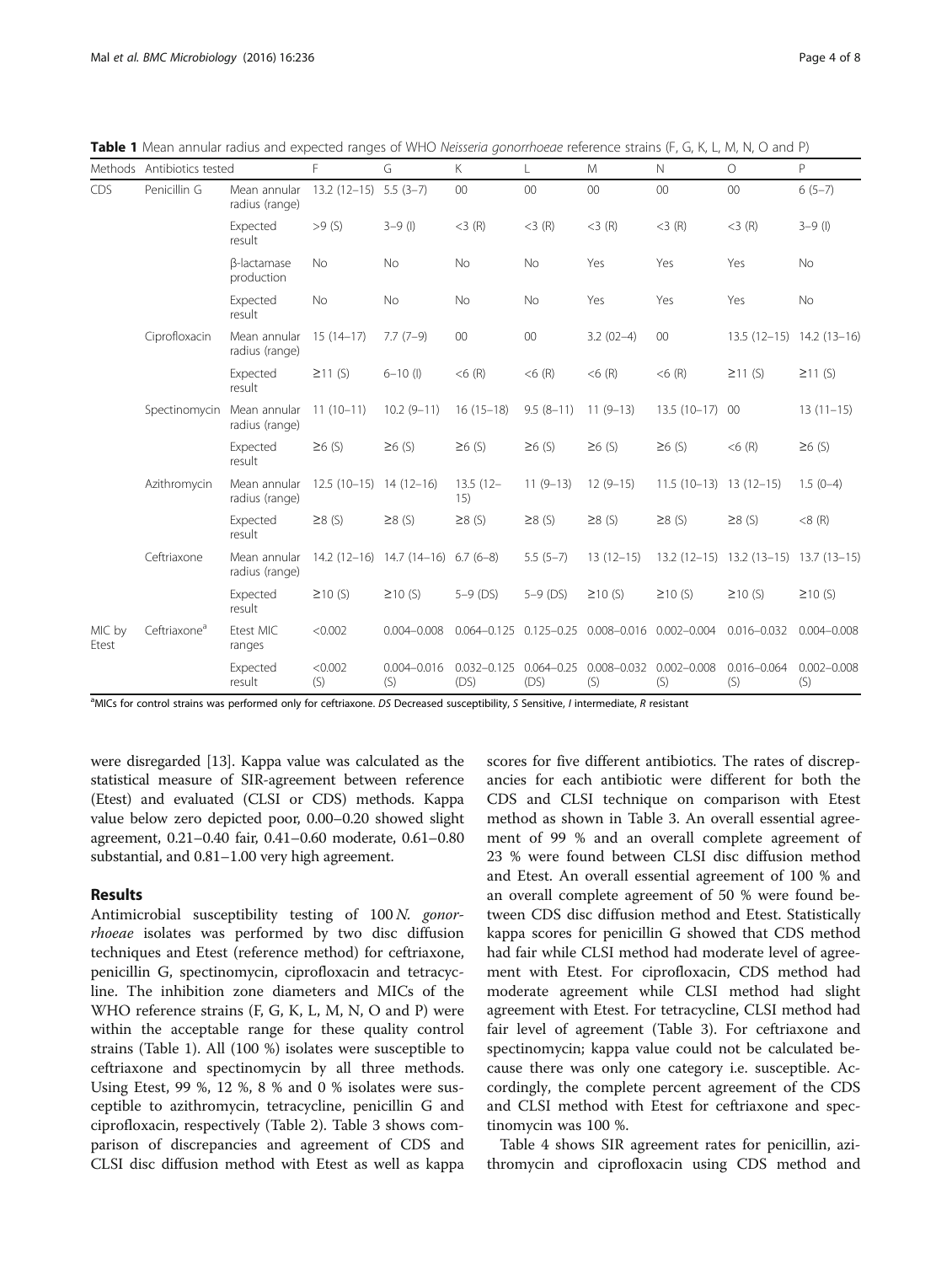<span id="page-4-0"></span>**Table 2** Antimicrobial susceptibility results of Neisseria gonorrhoeae isolates by CDS/CLSI disc diffusion and MIC by Etest ( $n = 100$ )

| Methods                                                   | Penicillin G % |            |           | Ciprofloxacin % |              |           | Ceftriaxone % |                          | Tetracycline %           |                | Spectinomycin % |           | Azithromycin % |        |                 |             |                          |            |
|-----------------------------------------------------------|----------------|------------|-----------|-----------------|--------------|-----------|---------------|--------------------------|--------------------------|----------------|-----------------|-----------|----------------|--------|-----------------|-------------|--------------------------|------------|
|                                                           |                |            | R         |                 |              | R         |               |                          | R                        |                |                 | R         |                |        | R               |             |                          | R          |
| Etest MIC                                                 | 08             | 49         | 43        | 00              | 14           | 86        | 100           | 00                       | 00                       | 12             | 37              | 51        | 100            | 00     | $00 \,$         | 99          | 00                       | -01        |
| CLSI/BSAC <sup>a</sup> MIC<br>break points (µg/ml)        | ≤0.06          | $0.12 - 1$ | >2        | $\leq 0.06$     | $0.12 - 0.5$ | $\geq$ 1  | $\leq 0.25$   | ٠                        | $\sim$                   | $\leq 0.25$    | $0.5 - 1$       | $\geq$    | $\leq 32$ 64   |        | $\geq 128$      | $\leq 0.25$ | 0.5                      | $\geq 0.5$ |
| CDS disc diffusion                                        | 10             | 13         | 77        | 00              | 20           | 80        | 100           | 00                       | 00                       | <b>NP</b>      | <b>NP</b>       | <b>NP</b> | 100            | 00     | $00 \,$         | 99          | $00 \,$                  | - 01       |
| CDS annular radius<br>break points (mm)                   | >9             | $3-9$      | $\leq$ 3  | $\geq$ 11       | $6 - 10$     | <6        | $\geq 10$     | $\overline{\phantom{a}}$ | 5-9                      | <b>NP</b>      | <b>NP</b>       | <b>NP</b> | $\geq 6$       | ٠      | <6              | $\geq$ 8    | $\sim$                   | <8         |
| CLSI disc diffusion                                       | 04             | 34         | 62        | 0 <sup>0</sup>  | 04           | 96        | 100           | 0 <sup>0</sup>           | 00                       | 0 <sup>3</sup> | 40              | 57        | 100            | -00    | 00 <sup>0</sup> | 99          | 00                       | -01        |
| CLSI/BSAC <sup>a</sup> zone<br>diameter break points (mm) | $\geq 47$      | $27 - 46$  | $\leq 26$ | >41             | 28-40        | $\leq$ 27 | $\geq$ 35     | ٠                        | $\overline{\phantom{a}}$ | $\geq$ 38      | $31 - 37$       | <30       | $\geq$ 18      | $15-1$ | $\leq 4$        | $\geq$ 28   | $\overline{\phantom{a}}$ | $\leq$ 27  |

S sensitive, I intermediate, R resistant

 $NP$  not performed

<sup>a</sup>BSAC breakpoints were used for Azithromycin

penicillin, tetracycline, azithromycin and ciprofloxacin using CLSI method against reference method. This table also describes the number of concordant and discordant results using these two methods. Majority of discordant results were seen with penicillin using both methods and with tetracycline using CLSI method. Ciprofloxacin discordance rates were comparable by both CDS and CLSI methods. The details of each antibiotic results are discussed separately below.

#### Penicillin G

By the Etest, 08 %, 49 % and 43 % of isolates were interpreted as susceptible, intermediate susceptible and resistant, respectively (Table 2). Of 43 penicillin G resistant isolates, 41 were β-lactamase positive and two had chromosomally mediated resistance. On comparison of Etest with CDS and CLSI disc diffusion methods, minor discrepancies were observed at 40 % and 25 %, respectively (Table 3; details of discordance are shown in

Table [4\)](#page-5-0). Major and very major discrepancies were not found with any of the disc diffusion methods. The complete percent agreement of the CDS and CLSI method with Etest for penicillin G was 60 % and 75 % respectively, and the essential agreement was 100 %.

#### Ciprofloxacin

None of the isolates were susceptible to ciprofloxacin by Etest. The number of intermediate susceptible and resistant isolates were 14 (14 %) and 86 (86 %), respectively (Table 3). Out of 86 resistant isolates, 48 (55.8 %) had a high-level resistance (defined as MIC  $\geq$ 4 μg/ml).

On comparison of Etest with CDS and CLSI disc diffusion methods, minor discrepancies were observed at 10 % and 14 %, respectively (Tables 3, [4](#page-5-0)). Complete agreement for the CDS and CLSI method was 90 % and 86 %, respectively. No major and very major discrepancies were observed.

Table 3 Comparison of discrepancies and agreement between the CDS, CLSI and Etest method for 100 Neisseria gonorrhoeae isolates

| Antibiotics    | No. of discrepancies |      |       |             |                           |             |                | % Agreement | Kappa value    |             |                          |                          |  |
|----------------|----------------------|------|-------|-------------|---------------------------|-------------|----------------|-------------|----------------|-------------|--------------------------|--------------------------|--|
|                | Minor                |      | Major |             | Very major                |             | Complete       |             | Essential      |             |                          |                          |  |
| <b>Methods</b> | CDS                  | CLSI | CDS   | <b>CLSI</b> | CDS                       | <b>CLSI</b> | CDS            | CLSI        | CDS            | <b>CLSI</b> | CLSI                     | CDS                      |  |
| Ceftriaxone    | $00\,$               | 00   | 00    | 00          | 00                        | 00          | 100            | 100         | 100            | 100         | -                        | $\overline{\phantom{a}}$ |  |
| Spectinomycin  | 00                   | 00   | 00    | 00          | 00                        | 00          | 100            | 100         | 100            | 100         | $\overline{\phantom{a}}$ | $\sim$                   |  |
| Penicillin G   | 40                   | 25   | 00    | $00\,$      | 00                        | 00          | 60             | 75          | 100            | 100         | 0.5652                   | 0.3435                   |  |
| Ciprofloxacin  | 10                   | 14   | 00    | 00          | 00                        | 00          | 90             | 86          | 100            | 100         | 0.0990                   | 0.6718                   |  |
| Tetracycline   | $\overline{a}$       | 37   | $a^2$ | 01          | $\mathsf{L}^{\mathsf{a}}$ | 00          | $\overline{a}$ | 62          | $\overline{a}$ | 99          | 0.2963                   | $\mathbf{a}$             |  |
| Overall        | 50                   | 76   | 00    | 01          | 00                        | 00          | 50             | 23          | 100            | 99          | $\overline{\phantom{a}}$ | $\sim$                   |  |

<sup>a</sup>Not tested

Minor error: test result showed resistant or susceptible and reference results showed intermediate or test results showed intermediate and reference results showed resistant or susceptible

Major error: test result showed susceptible and reference results showed resistant

Very major error: test result showed resistant and reference results susceptible

Complete percent agreement value was percentage agreement achieved when the test and reference method had identical SIR-category of result

Essential percent agreement value was percentage agreement obtained between the reference and test method when minor discrepancies were disregarded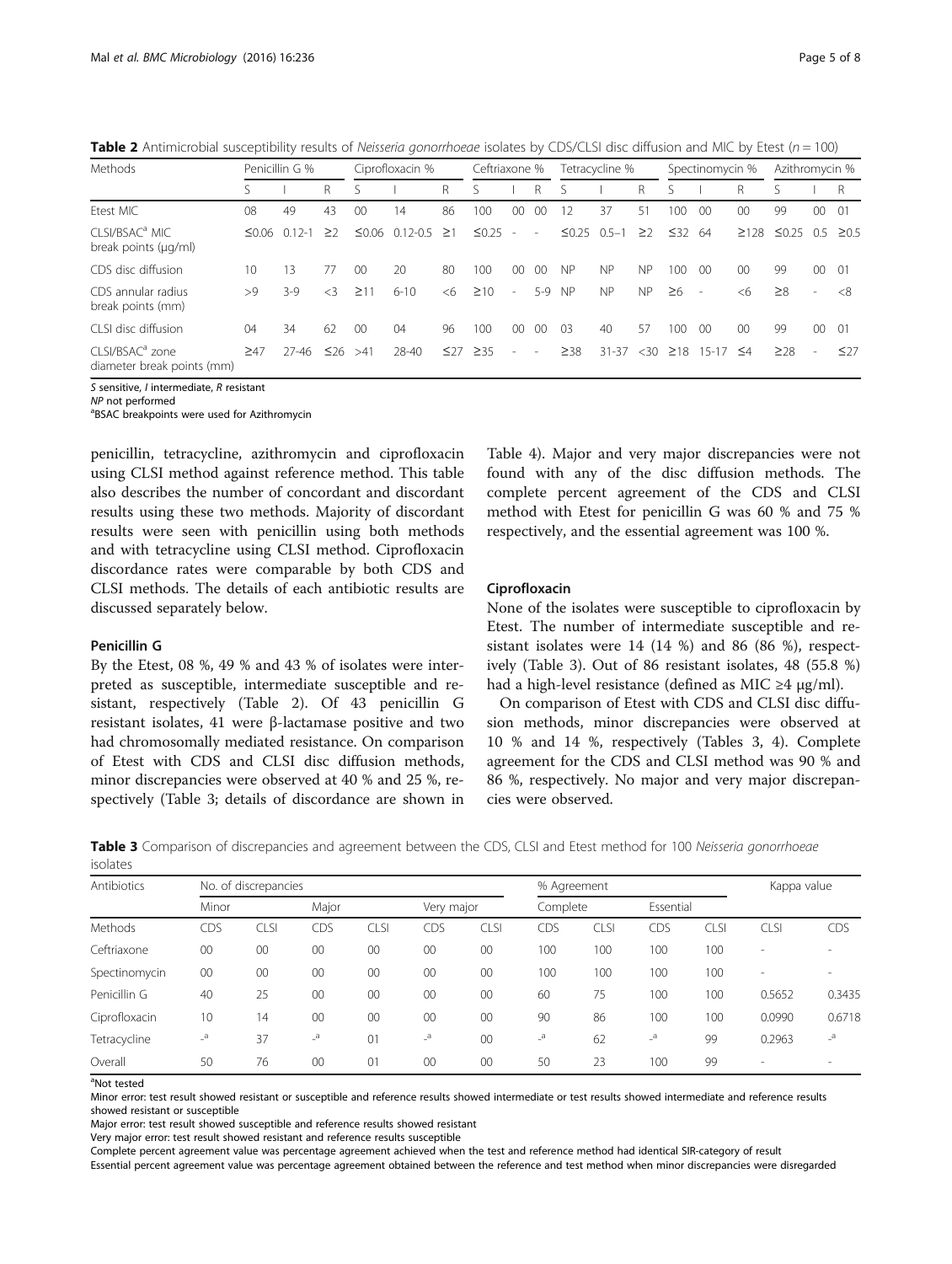<span id="page-5-0"></span>

| Table 4 SIR agreement rate of Neisseria gonorrhoeae isolates by |
|-----------------------------------------------------------------|
| CDS/CLSI disc diffusion against MIC by Etest (All 100 isolates  |
| were sensitive to ceftriaxone and spectinomycin by all three    |
| methods therefore are not shown in this table)                  |

|                           | Category | Etest  |        |    | Complete agreement    |                       |  |  |  |
|---------------------------|----------|--------|--------|----|-----------------------|-----------------------|--|--|--|
|                           |          |        |        |    | Concordant<br>results | Discordant<br>Results |  |  |  |
|                           |          | S      | I      | R  |                       |                       |  |  |  |
| CDS                       |          |        |        |    |                       |                       |  |  |  |
| Penicillin G              | S        | 06     | 04     | 00 | 60                    | 40                    |  |  |  |
|                           | I        | 02     | 11     | 00 |                       |                       |  |  |  |
|                           | R        | $00\,$ | 34     | 43 |                       |                       |  |  |  |
| Ciprofloxacin             | S        | $00\,$ | 00     | 00 | 90                    | 10                    |  |  |  |
|                           | I        | 00     | 12     | 08 |                       |                       |  |  |  |
|                           | R        | $00\,$ | 02     | 78 |                       |                       |  |  |  |
| Azithromycin              | S        | 99     | 00     | 00 | 100                   | 00                    |  |  |  |
|                           | I        | $00\,$ | $00\,$ | 00 |                       |                       |  |  |  |
|                           | R        | 00     | $00\,$ | 01 |                       |                       |  |  |  |
| CLSI                      |          |        |        |    |                       |                       |  |  |  |
| Penicillin G              | S        | 04     | $00\,$ | 00 | 75                    | 25                    |  |  |  |
|                           | I        | 04     | 29     | 01 |                       |                       |  |  |  |
|                           | R        | 00     | 20     | 42 |                       |                       |  |  |  |
| Ciprofloxacin             | S        | 00     | 00     | 00 | 86                    | 14                    |  |  |  |
|                           | I        | 00     | 02     | 02 |                       |                       |  |  |  |
|                           | R        | 00     | 12     | 84 |                       |                       |  |  |  |
| Tetracycline              | S        | 01     | 02     | 00 | 62                    | 37                    |  |  |  |
|                           | I        | 10     | 20     | 10 |                       |                       |  |  |  |
|                           | R        | 01     | 15     | 41 |                       |                       |  |  |  |
| Azithromycin <sup>a</sup> | S        | 99     | $00\,$ | 00 | 100                   | 00                    |  |  |  |
|                           | I        | 00     | 00     | 00 |                       |                       |  |  |  |
|                           | R        | 00     | 00     | 01 |                       |                       |  |  |  |

SIR: Sensitive, intermediate, resistant

Tetracycline was tested with CLSI method only

a BSAC break points were used for Azithromycin

#### **Tetracycline**

By Etest 12 %, 37 % and 51 % of isolates were interpreted as susceptible, intermediate susceptible and resistant, respectively (Table [2](#page-4-0)). Out of 51 resistant isolates, 28(54.9 %) were tetracycline resistant N. gonor*rhoeae* (TRNG) (MIC  $\geq$ 16 μg/ml). On comparison of the CLSI disc diffusion technique with the Etest, 1 % major and 37 % minor discrepancies were found (Table [3\)](#page-4-0). The complete and essential percentage agreement for the CLSI technique was 62 % and 99 %, respectively.

## Azithromycin

Ninety-nine percent and 01 % of isolates were interpreted as susceptible and resistant, respectively, by the Etest, BSAC and CDS disc diffusion methods (Table [2](#page-4-0)). 100 % complete agreement and essential agreement were

found for both the BSAC and CDS method when compared with the Etest.

#### **Discussion**

Present study reports a head to head comparison of the CLSI and CDS disc diffusion methods with the Etest (MIC-based reference method) for antimicrobial susceptibility testing of N. gonorrhoeae. A poor overall agreement (23 %) between the CLSI disc diffusion method and the Etest was seen. Discrepancies were most frequent for tetracycline, where 37 minor errors and 1 major error were noted with a complete agreement of 62 % with the Etest. These results are concordant with findings of Singh et al. from India, where an overall agreement of 49.5 % was reported between the CLSI method and reference method [\[10](#page-6-0)]. In this previous study [\[10](#page-6-0)] also, one of the main reason of the poor performance of the CLSI method was the low agreement for tetracycline (75 %) with the reference method. When excluding tetracycline from the analysis, the overall agreement of the CLSI method with the reference method increased from 23 % to 61 % in our study and to 49.5 % to 75 % in the study by Singh et al. [\[10](#page-6-0)]. In contrast, Khaki et al. reported excellent agreement of the CLSI method with the reference method [\[11](#page-6-0)].

In the current study, an overall agreement of 50 % was found between the CDS method and the reference method. Singh et al. reported an overall agreement of 82 % between CDS method and the reference method [[10\]](#page-6-0). Khaki et al. also reported excellent agreement of CDS with the reference method [\[11](#page-6-0)]. We could not compare our results with these studies because we did not perform CDS testing of tetracycline due to nonavailability of low concentration tetracycline discs.

Our findings for ceftriaxone and spectinomycin were consistent with those of Singh et al. who reported 100 % complete agreement of spectinomycin by both methods and 98.6 % complete agreement of ceftriaxone by CLSI and 98.3 % by CDS technique [[10\]](#page-6-0). Khaki et al. reported 100 % complete agreement of both the CDS and CLSI methods and the reference method for spectinomycin and ceftriaxone [[11\]](#page-6-0). For penicillin G higher proportion of isolates were labeled as resistant by the CDS method in comparison to reference method. These results were similar to Khaki et al. who also reported that the CDS method interpreted intermediate isolates as resistant to penicillin [\[11\]](#page-6-0). Bala et al. reported moderate level of agreement between the CDS method and reference method for penicillin, that is, 28 % minor errors by the CDS method [[14\]](#page-7-0).

For ciprofloxacin our results are consistent with Singh et al. and Bala et al. Accordingly, Singh et al. reported a complete agreement of 88.5 % for the CLSI method and 92.9 % for the CDS method with reference method and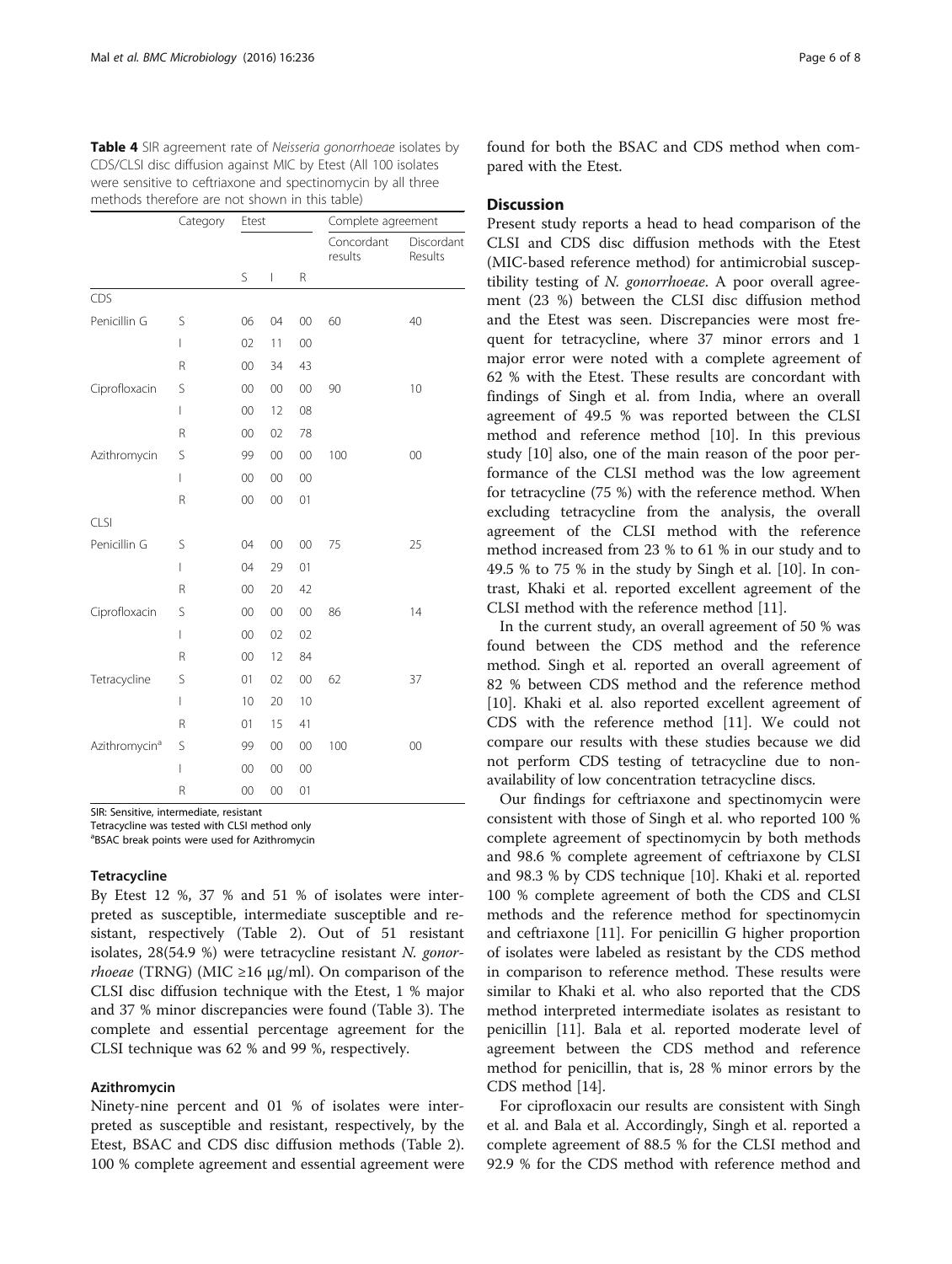<span id="page-6-0"></span>Bala et al. reported a complete agreement of 79.8 % for the CDS method with reference method [10, [14](#page-7-0)]. In contrast, Khaki et al. reported 100 % agreement by both methods [11].

No discrepancy was observed for azithromycin between the CDS, BSAC and reference methods. Due to the lack of azithromycin SIR break-points stated by the CLSI, the CLSI method was not evaluated for this antimicrobial in the current study or previous studies by Singh et al. and Bala et al. [10, [14\]](#page-7-0).

The current study observed an overall essential agreement of 100 % and 99 % with CDS and CLSI technique, respectively, with the reference method. Only one isolate showed a major error in the tetracycline reporting by the CLSI method in current study. In contrast, Singh et al. reported 16 major errors by CLSI method in tetracycline reporting and 2 major errors by CDS method [10].

In less-resourced settings, where the preferred MICtesting cannot be performed, Singh et al. reported that the CDS disc diffusion method was preferred to the CLSI disc diffusion method for antimicrobial susceptibility testing of N. gonorrhoeae [10]. However, Khaki et al. recommended the CLSI method because it was more accurate and more feasible compared to the CDS method. In the current study, no major errors were identified for penicillin G, ciprofloxacin, ceftriaxone and spectinomycin testing by any of the methods.

#### Limitations

Low concentration disc for tetracycline was not tested so its comparison with CDS method was not possible. Recommended media like Columbia agar for CDS and 5 % defibrinated horse blood agar for BSAC methods were not used due to non-availability of these media. However the techniques were optimized on the media used in current study by using WHO quality control strains for CDS technique and ATCC 49226 for BSAC technique. Since 100 % of investigated isolates were susceptible to ceftriaxone and spectinomycin, and 99 % to azithromycin, agreement across all categories could not be assessed.

## Conclusion

In less-resourced settings, both the CLSI and CDS disc diffusion techniques might be used for susceptibility testing of gonococcal isolates. However results of disc diffusion methods for tetracycline and for isolates approaching SIR breakpoints for ceftriaxone, spectinomycin and azithromycin should be interpreted with caution. Furthermore, the disc diffusion methods require considerable standardization and appropriate quality control measures to attain an adequate level of reproducibility and correct interpretation, reflecting the MIC values of the different antimicrobials. New, emerging, or rare resistance should always be confirmed by MIC determination. Finally, due to the nonavailability of low antimicrobial concentration discs in the country a wide implementation of CDS disc diffusion method in Pakistan could be challenging.

#### Abbreviations

ESCs: extended spectrum cephalosporins; CDS: calibrated dichotomous sensitivity; WHO: World Health Organization; CLSI: Clinical Laboratory Standards Institute; BSAC: British Society of Antimicrobial Chemotherapy; MIC: minimum inhibitory concentration; SIR: susceptibility, intermediate susceptibility and resistance categories.

#### Acknowledgements

The study was supported by the Residents Research Grant Committee of the Department of Pathology and Laboratory Medicine, Aga Khan University, Karachi, Pakistan.

#### Authors' contributions

KJ, PB and MU conceptualized the study. PB performed all experiments. KJ, EK, MU, PB and JF drafted the manuscript. JF performed the statistical analysis. All authors contributed to review, and to the revision of the report. All authors read and approved the final manuscript.

#### Competing interests

The author(s) declare that they have no competing interests.

#### Author details

<sup>1</sup>Section of Pathology and Laboratory Medicine, Clinical Microbiology Aga Khan University, Stadium Road, P.O. Box 3500, Karachi 74800, Pakistan. <sup>2</sup>WHC Collaborating Centre for Gonorrhoea and other STIs, Department of Laboratory Medicine, Clinical Microbiology, Faculty of Medicine and Health, Örebro University, Örebro, Sweden.

#### Received: 4 July 2015 Accepted: 22 January 2016 Published online: 10 October 2016

#### References

- 1. Unemo M, Shafer WM. Antimicrobial resistance in Neisseria gonorrhoeae in the 21st century: past, evolution, and future. Clin Microbiol Rev. 2014;27(3):587–613. 2. World Health Organization: Global action plan to control the spread and
- impact of antimicrobial resistance in Neisseria gonorrhoeae. Geneva 2012:1–36.
- 3. Clinical and Laboratory Standards Institute:Performance standards for antimicrobial suspectibility testing; twenty second information supplement. CLSI document M100-S22. vol. 32; 2012.
- 4. Andrews J. BSAC standardized disc susceptibility testing method (version 8). J Antimicrob Chemother. 2009;64(3):454–89.
- 5. Testing ECoAS: Breakpoint tables for interpretation of MICs and zone diameters. Version 3.1, 2013. Online at [http://www.eucast.org](http://www.eucast.org/) 2013.
- 6. World Health Organization: Consultation on the Strategic Response to the Threat of Untreatable Neisseria gonorrhoeae and Emergence of Cephalosporin Resistance in Neisseria gonorrhoeae. Manila, WHO; 2010. In: WHO Meeting Report: 2010; 2010.
- 7. Bell SM: The CDS disc method of antibiotic sensitivity testing (calibrated dichotomous sensitivity test). Pathology 1975, 7(4 Suppl):Suppl 1–48.
- 8. Limnios A, Tapsall J, Kahlmeter J, Hogan T, Ray S, Lam A, Unemo M. Cefpodoxime 10 mug disc screening test for detection of Neisseria gonorrhoeae with mosaic PBP2 and decreased susceptibility to extendedspectrum cephalosporins for public health purposes. APMIS. 2011;119(6): 356–63.
- 9. Zafar A, Jabeen K. Antimicrobial resistance in Neisseria gonorrhoeae and limited treatment options. J Pak Med Assoc. 2007;57(7):333–4.
- 10. Singh V, Bala M, Kakran M, Ramesh V. Comparative assessment of CDS, CLSI disc diffusion and Etest techniques for antimicrobial susceptibility testing of Neisseria gonorrhoeae: a 6-year study. BMJ Open. 2012;2(4):1-7.
- 11. Khaki P, Sharma A, Bhalla P. Comparison of two disc diffusion methods with minimum inhibitory concentration for antimicrobial susceptibility testing of Neisseria gonorrhoeae isolates. Ann Med Health Sci Res. 2014;4(3):453–6.
- 12. Unemo M, Fasth O, Fredlund H, Limnios A, Tapsall J. Phenotypic and genetic characterization of the 2008 WHO Neisseria gonorrhoeae reference strain panel intended for global quality assurance and quality control of gonococcal antimicrobial resistance surveillance for public health purposes. J Antimicrob Chemother. 2009;63(6):1142–51.